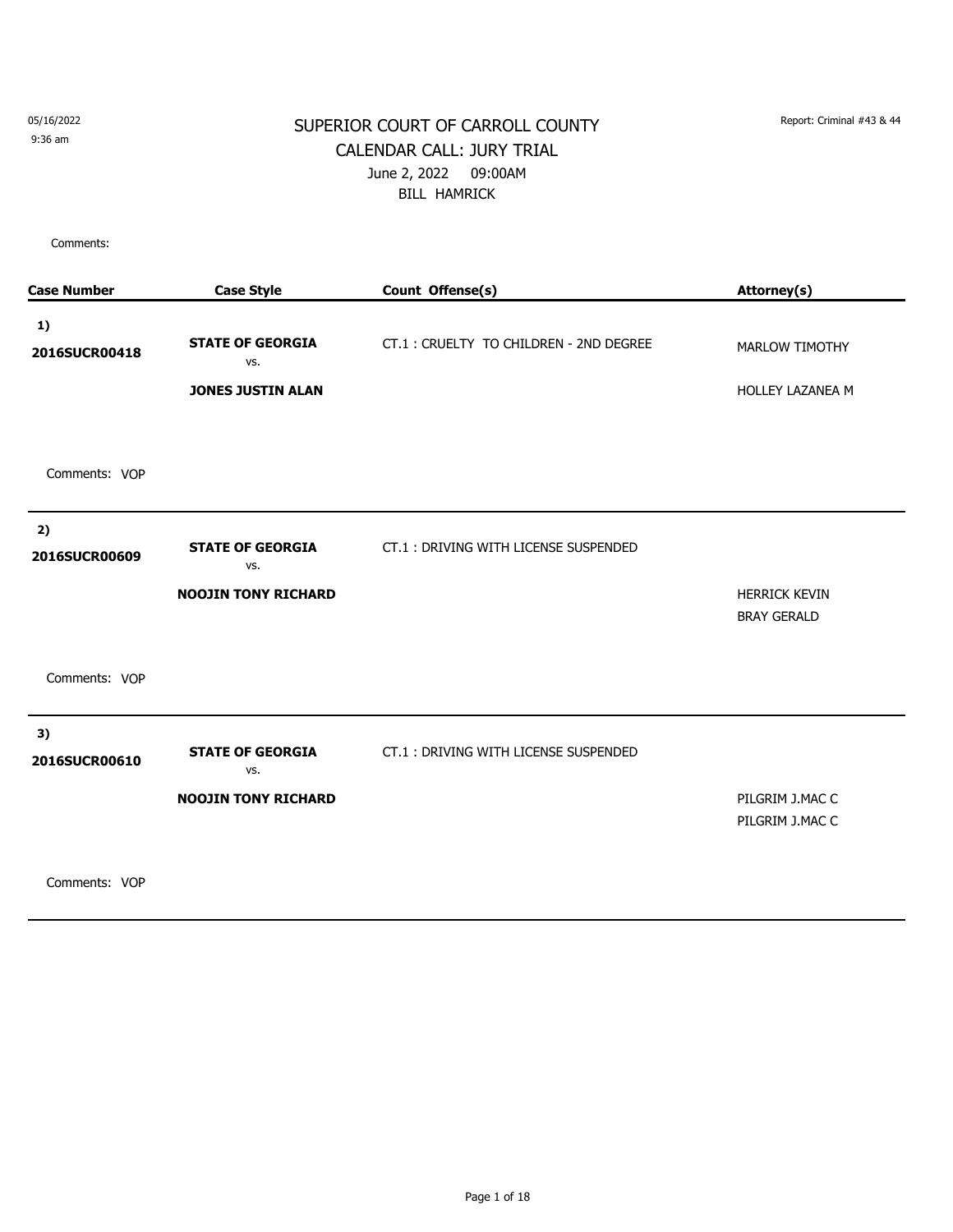#### 9:36 am

# SUPERIOR COURT OF CARROLL COUNTY Report: Criminal #43 & 44 CALENDAR CALL: JURY TRIAL June 2, 2022 09:00AM BILL HAMRICK

| <b>Case Number</b>                   | <b>Case Style</b>                                                | Count Offense(s)                                                                                                                                                                                                                                                                            | Attorney(s)                                                                                                                  |
|--------------------------------------|------------------------------------------------------------------|---------------------------------------------------------------------------------------------------------------------------------------------------------------------------------------------------------------------------------------------------------------------------------------------|------------------------------------------------------------------------------------------------------------------------------|
| 4)<br>2017SUCR00909<br>Comments: VOP | <b>STATE OF GEORGIA</b><br>VS.<br><b>JONES JUSTIN ALAN</b>       | CT.1: STALKING - 2ND OR SUBSEQUENT<br><b>CONVICTION - FELONY</b><br>CT.1: AGGRAVATED STALKING<br>CT.2: AGGRAVATED ASSAULT FAMILY VIOLENCE<br>CT.3: TERRORISTIC THREATS AND ACTS<br>CT.4 : TERRORISTIC THREATS AND ACTS<br>CT.5: BATTERY FAMILY VIOLENCE (1ST OFFENSE)<br><b>MISDEMEANOR</b> | <b>MARLOW TIMOTHY</b><br><b>HOLLEY LAZANEA M</b><br><b>HOLLEY LAZANEA M</b><br><b>HOLLEY LAZANEA</b><br><b>BROWN CAWANNA</b> |
| 5)<br>2018SUCR00447                  | <b>STATE OF GEORGIA</b><br>VS.<br><b>CALDWELL TYRECUS TYRELL</b> | CT.1 : Unlawful for Person Employed By/Associated<br>with Criminal Street Gang to Conduct/Participate in<br>Criminal Activity Through Commission of Offense -<br>Felony<br>CT.2: AGGRAVATED ASSAULT<br>CT.3: AGGRAVATED ASSAULT                                                             | <b>KEEGAN CHRIS</b><br><b>HOWE JOHN</b><br><b>FIODALE LIGRAN</b>                                                             |
| 6)<br>2018SUCR00907                  | <b>STATE OF GEORGIA</b><br>VS.<br><b>HICKS RICHARD LEWIS</b>     | CT.1: CHILD MOLESTATION<br>CT.2: AGGRAVATED SEXUAL BATTERY<br>CT.3: AGGRAVATED CHILD MOLESTATION<br>CT.4 : CRUELTY TO CHILDREN 1ST DEGREE<br>CT.5: AGGRAVATED SEXUAL BATTERY<br>CT.6: CHILD MOLESTATION<br>CT.7: CRUELTY TO CHILDREN 1ST DEGREE                                             | <b>TODD LARA</b><br><b>MYERS LARA</b><br><b>EDDLEMAN ROBERT</b>                                                              |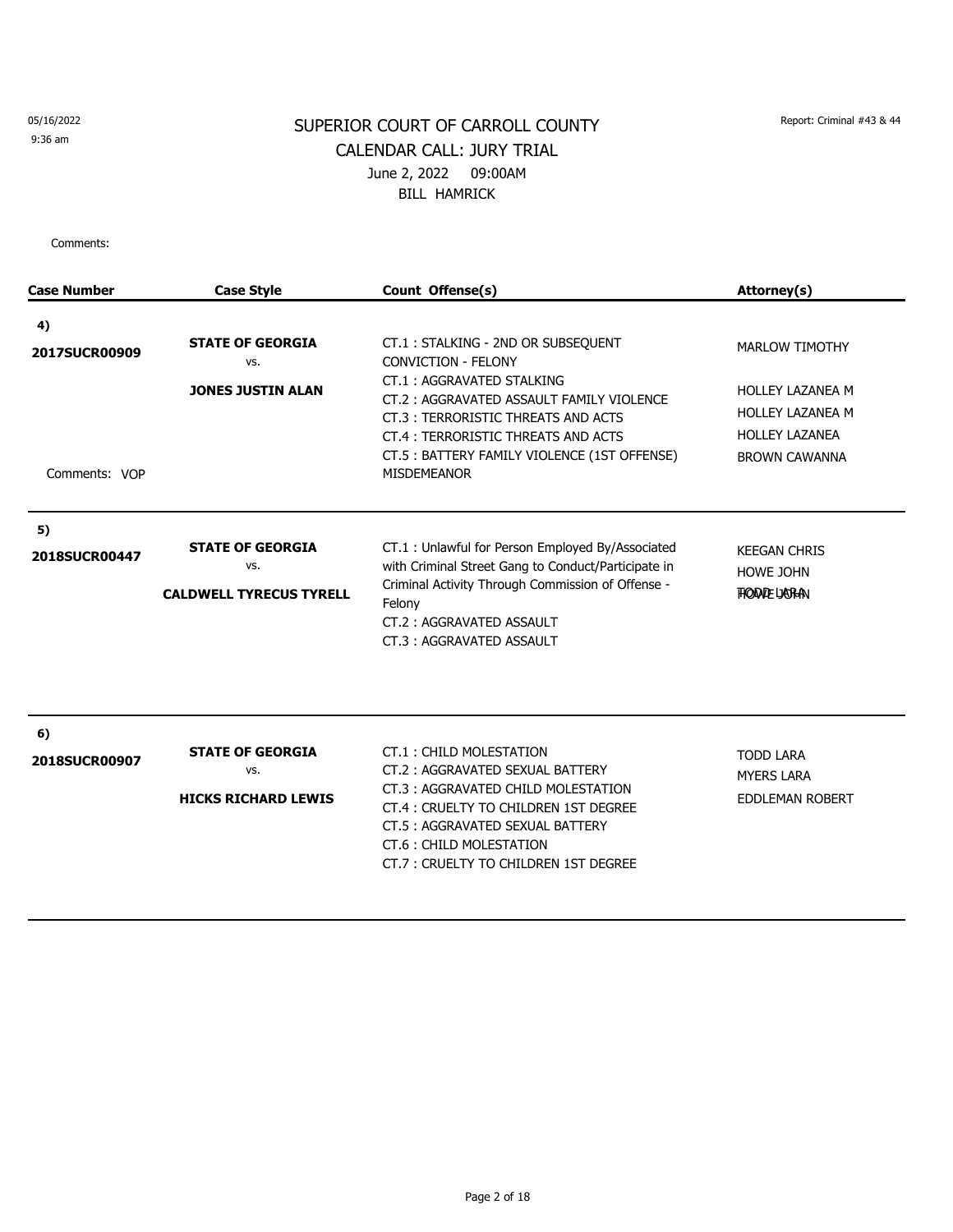9:36 am

## SUPERIOR COURT OF CARROLL COUNTY Report: Criminal #43 & 44 CALENDAR CALL: JURY TRIAL June 2, 2022 09:00AM BILL HAMRICK

| <b>Case Number</b> | <b>Case Style</b>               | Count Offense(s)                                                              | Attorney(s)                                           |
|--------------------|---------------------------------|-------------------------------------------------------------------------------|-------------------------------------------------------|
| 7)                 |                                 |                                                                               |                                                       |
| 2018SUCR00926      | <b>STATE OF GEORGIA</b>         | CT.1: POSSESSION OF METHAMPHETAMINE                                           | <b>KEEGAN CHRIS</b>                                   |
|                    | VS.                             | CT.1 : Failure to Appear for Fingerprintable Charge                           |                                                       |
|                    | <b>RUSSELL ROBERT BRANDON</b>   | - Felony<br>CT.1: FELONY PROBATION VIOLATION                                  |                                                       |
|                    |                                 |                                                                               |                                                       |
| Comments: ADJ-CDP  |                                 |                                                                               |                                                       |
| 8)                 |                                 |                                                                               |                                                       |
| 2019SUCR00528      | <b>STATE OF GEORGIA</b><br>VS.  | CT.1: TRAFFICKING IN COCAINE, ILLEGAL DRUGS,<br>MARIJUANA, OR METHAMPHETAMINE |                                                       |
|                    |                                 |                                                                               |                                                       |
|                    | YOUNG JIMMY ELLIS               |                                                                               | <b>HERRICK KEVIN</b>                                  |
|                    |                                 |                                                                               |                                                       |
| 9)                 |                                 |                                                                               |                                                       |
| 2019SUCR00677      | <b>STATE OF GEORGIA</b>         | CT.1: AGGRAVATED ASSAULT                                                      | MCDONALD CALEY                                        |
|                    | VS.                             | CT.2: AGGRAVATED ASSAULT                                                      | <b>KEEGAN CHRISTOPHER</b>                             |
|                    | <b>MOORE QUINTAVIOUS LADREW</b> |                                                                               | MODRODIZAK ERCADIEINT<br><b>KRAGACHERMPOSTREOFFRE</b> |
|                    |                                 |                                                                               | DAVIS MONTE KEVIN                                     |
|                    |                                 |                                                                               | <b>DAVIS MONTE</b>                                    |
|                    | <b>STATE OF GEORGIA</b>         | <b>CT.1: AGGRAVATED ASSAULT</b>                                               | MCDONALD CALEY                                        |
| 2019SUCR00677      | VS.                             | CT.2: AGGRAVATED ASSAULT                                                      | <b>KEEGAN CHRISTOPHER</b>                             |
|                    | <b>DANIEL LADARRIOUS MONTEZ</b> |                                                                               | BIGIDOAN-AIFLE GAULTAXA R. BEN                        |
|                    |                                 |                                                                               | <b>KEEGAN CHRISTOPHER</b>                             |
|                    |                                 |                                                                               |                                                       |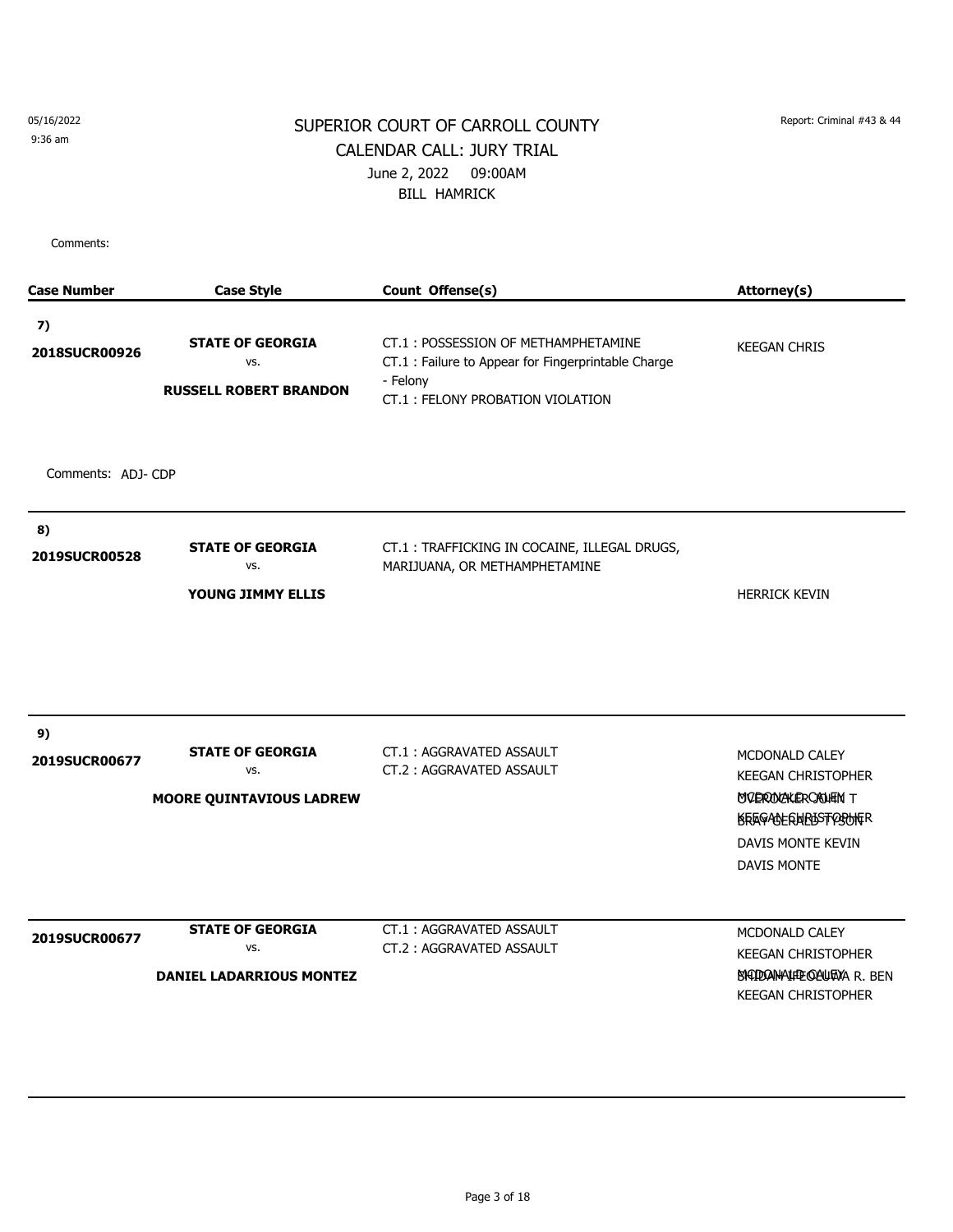9:36 am

# SUPERIOR COURT OF CARROLL COUNTY Report: Criminal #43 & 44 CALENDAR CALL: JURY TRIAL June 2, 2022 09:00AM BILL HAMRICK

| Case Number          | <b>Case Style</b>                                                 | Count Offense(s)                                                                                                                                                                                                                                                                                                                                                                                                                    | Attorney(s)                                                                                                                   |
|----------------------|-------------------------------------------------------------------|-------------------------------------------------------------------------------------------------------------------------------------------------------------------------------------------------------------------------------------------------------------------------------------------------------------------------------------------------------------------------------------------------------------------------------------|-------------------------------------------------------------------------------------------------------------------------------|
|                      |                                                                   |                                                                                                                                                                                                                                                                                                                                                                                                                                     |                                                                                                                               |
| 10)<br>2019SUCR00793 | <b>STATE OF GEORGIA</b><br>VS.<br><b>GOODWIN SHANICE NICHOLE</b>  | CT.1: TRAFFICKING OF PERSONS FOR LABOR OR<br>SEXUAL SERVITUDE<br>CT.2: TRAFFICKING OF PERSONS FOR LABOR OR<br>SEXUAL SERVITUDE<br>CT.3: ENTICING A CHILD FOR INDECENT<br><b>PURPOSES</b><br>CT.4: PANDERING PERSON UNDER 18 YOA -<br><b>FELONY</b><br>CT.7: PIMPING PERSON UNDER 18 YOA - FELONY<br>CT.8: TRAFFICKING OF PERSONS FOR LABOR OR<br>SEXUAL SERVITUDE<br>CT.9 : TRAFFICKING OF PERSONS FOR LABOR OR<br>SEXUAL SERVITUDE | PETERKIN ROBERT<br><b>JONES JASON</b>                                                                                         |
|                      |                                                                   | CT.10: PANDERING PERSON UNDER 18 YOA -<br><b>FELONY</b><br>CT.14: PIMPING PERSON UNDER 18 YOA - FELONY<br>CT.16: STATUTORY RAPE - FELONY                                                                                                                                                                                                                                                                                            |                                                                                                                               |
| 11)<br>2019SUCR00842 | <b>STATE OF GEORGIA</b><br>VS.<br><b>ANDERSON STEPHANIE RENEE</b> | CT.1: SALE OF COCAINE<br>CT.2 : UNLAWFUL FOR ANY PERSON TO PURCHASE,<br>POSSESS, OR HAVE UNDER HIS CONTROL ANY<br><b>CONTROLLED SUBSTANCE</b><br>CT.3: POSSESSION OF COCAINE                                                                                                                                                                                                                                                        | <b>STEWART NATHAN</b><br>WILLIAMS-VICKERY JESSICA<br><b>HERRICK KEVIN</b><br>DONALDSON DARRELL J.<br><b>DONALDSON DARRELL</b> |

| <b>2019SUCR00842</b> | <b>STATE OF GEORGIA</b>       | CT.1 : SALE OF COCAINE | STEWART NATHAN           |
|----------------------|-------------------------------|------------------------|--------------------------|
|                      | VS.                           |                        | WILLIAMS-VICKERY JESSICA |
|                      | <b>BLACK JARROD ALEXANDER</b> |                        | BRAY GERALD TYSON        |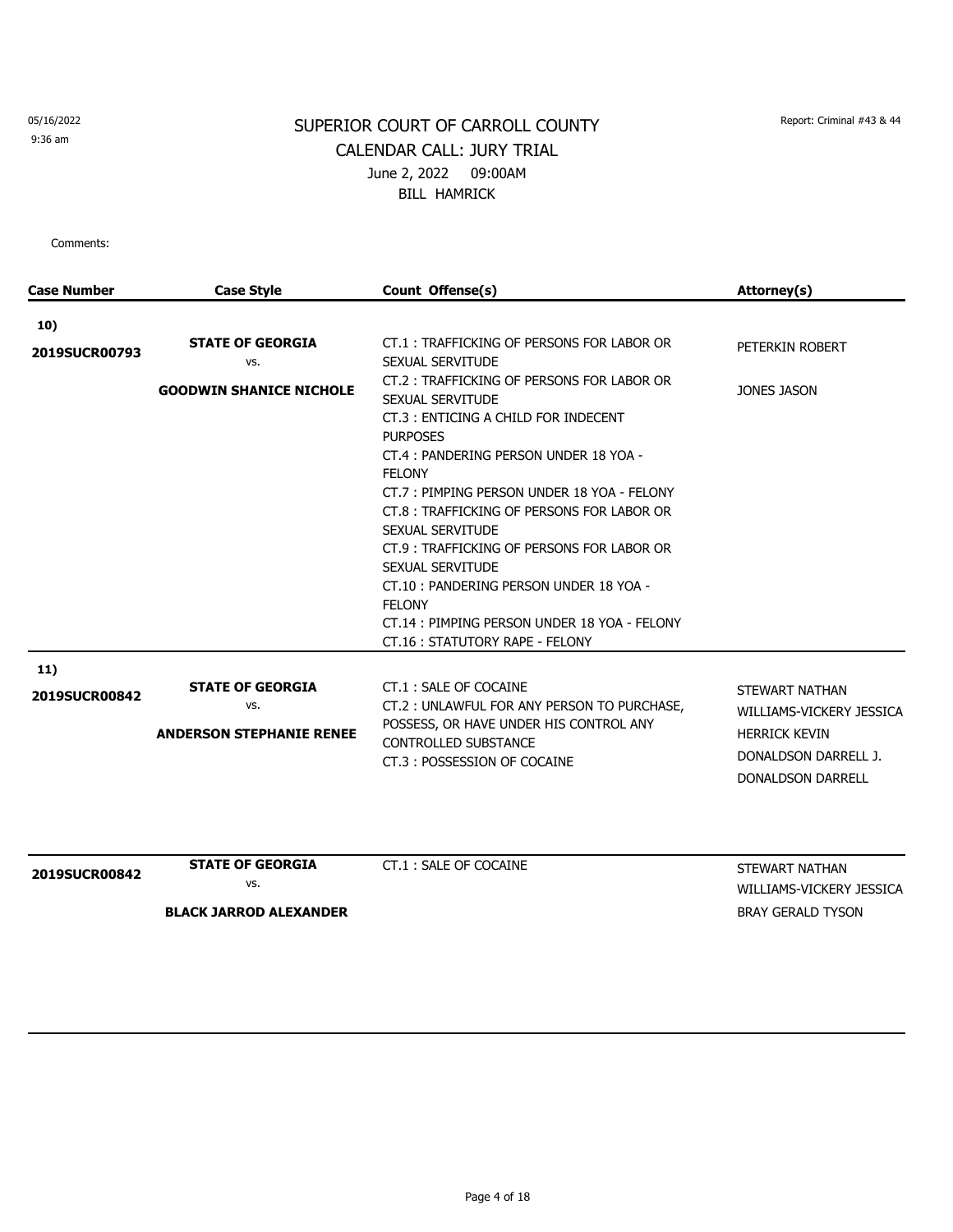9:36 am

# SUPERIOR COURT OF CARROLL COUNTY Report: Criminal #43 & 44 CALENDAR CALL: JURY TRIAL June 2, 2022 09:00AM BILL HAMRICK

| <b>Case Number</b> | <b>Case Style</b>              | Count Offense(s)                                                                                                                                                                                                                                                                                                                                                                                                                                                                                                                                                                                                                                                                                                                             | Attorney(s)               |
|--------------------|--------------------------------|----------------------------------------------------------------------------------------------------------------------------------------------------------------------------------------------------------------------------------------------------------------------------------------------------------------------------------------------------------------------------------------------------------------------------------------------------------------------------------------------------------------------------------------------------------------------------------------------------------------------------------------------------------------------------------------------------------------------------------------------|---------------------------|
| 12)                |                                |                                                                                                                                                                                                                                                                                                                                                                                                                                                                                                                                                                                                                                                                                                                                              |                           |
| 2020SUCR00122      | <b>STATE OF GEORGIA</b><br>VS. | CT.1: CHILD MOLESTATION<br>CT.2: AGGRAVATED SEXUAL BATTERY                                                                                                                                                                                                                                                                                                                                                                                                                                                                                                                                                                                                                                                                                   | <b>KEEGAN CHRIS</b>       |
|                    | <b>MORLEY STEVEN WILBER</b>    |                                                                                                                                                                                                                                                                                                                                                                                                                                                                                                                                                                                                                                                                                                                                              | <b>GARGAN KATHERINE M</b> |
|                    |                                |                                                                                                                                                                                                                                                                                                                                                                                                                                                                                                                                                                                                                                                                                                                                              |                           |
| 13)                |                                |                                                                                                                                                                                                                                                                                                                                                                                                                                                                                                                                                                                                                                                                                                                                              |                           |
| 2020SUCR00125      | <b>STATE OF GEORGIA</b><br>VS. | CT.1: RECEIPT, POSSESSION OR TRANSFER OF<br>FIREARM BY CONVICTED FELON OR FELONY FIRST                                                                                                                                                                                                                                                                                                                                                                                                                                                                                                                                                                                                                                                       | <b>KEEGAN CHRIS</b>       |
|                    | <b>BREWER DONALD NEAL</b>      | <b>OFFENDER</b><br>CT.2: RECEIPT, POSSESSION OR TRANSFER OF<br>FIREARM BY CONVICTED FELON OR FELONY FIRST<br><b>OFFENDER</b><br>CT.3: RECEIPT, POSSESSION OR TRANSFER OF<br>FIREARM BY CONVICTED FELON OR FELONY FIRST<br><b>OFFENDER</b><br>CT.4: RECEIPT, POSSESSION OR TRANSFER OF<br>FIREARM BY CONVICTED FELON OR FELONY FIRST<br><b>OFFENDER</b><br>CT.5 : RECEIPT, POSSESSION OR TRANSFER OF<br>FIREARM BY CONVICTED FELON OR FELONY FIRST<br><b>OFFENDER</b><br>CT.6 : RECEIPT, POSSESSION OR TRANSFER OF<br>FIREARM BY CONVICTED FELON OR FELONY FIRST<br><b>OFFENDER</b><br>CT.7: RECEIPT, POSSESSION OR TRANSFER OF<br>FIREARM BY CONVICTED FELON OR FELONY FIRST<br><b>OFFENDER</b><br>CT.8 : RECEIPT, POSSESSION OR TRANSFER OF |                           |
|                    |                                | FIREARM BY CONVICTED FELON OR FELONY FIRST<br><b>OFFENDER</b>                                                                                                                                                                                                                                                                                                                                                                                                                                                                                                                                                                                                                                                                                |                           |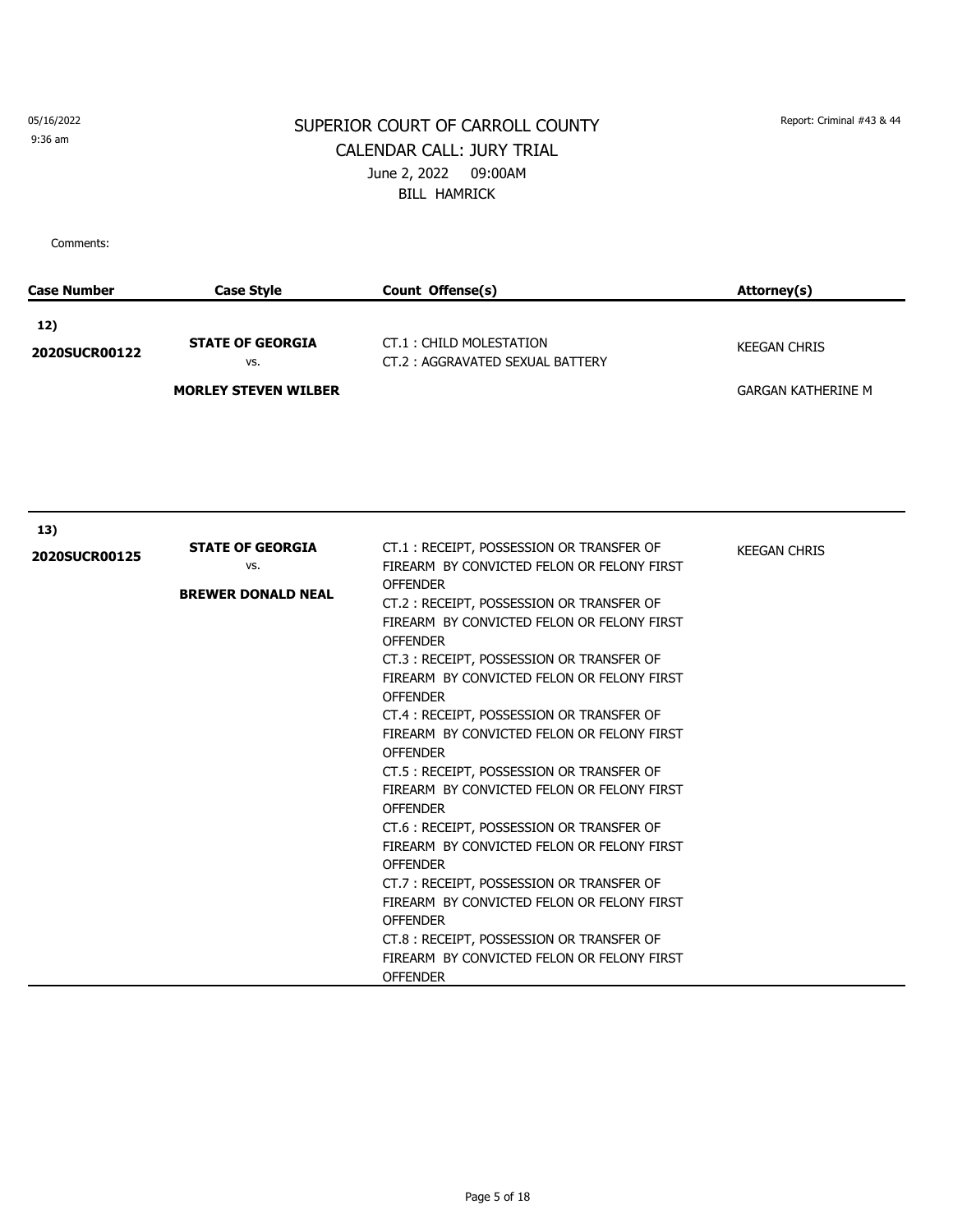9:36 am

# SUPERIOR COURT OF CARROLL COUNTY Report: Criminal #43 & 44 CALENDAR CALL: JURY TRIAL June 2, 2022 09:00AM BILL HAMRICK

| <b>Case Number</b>   | <b>Case Style</b>                                                | Count Offense(s)                                                                                                         | Attorney(s)                              |
|----------------------|------------------------------------------------------------------|--------------------------------------------------------------------------------------------------------------------------|------------------------------------------|
| 14)<br>2020SUCR00168 | <b>STATE OF GEORGIA</b><br>VS.<br><b>RUSSELL ROBERT BRANDON</b>  | CT.1: POSSESSION OF COCAINE<br>CT.2: WILLFUL OBSTRUCTION OF LAW<br>ENFORCEMENT OFFICERS - MISDEMEANOR                    | <b>TODD LARA</b>                         |
| 15)<br>2020SUCR00536 | <b>STATE OF GEORGIA</b><br>VS.<br><b>HOOKS DYLLAN MYCHAL</b>     | CT.1: POSSESSION OF METHAMPHETAMINE                                                                                      | STEWART NATHAN<br>SHIDAH IFEOLUWA R. BEN |
| 16)<br>2020SUCR00779 | <b>STATE OF GEORGIA</b><br>VS.<br><b>MCPHERSON CHRISTOPHER W</b> | CT.1: ARMED ROBBERY<br>CT.2: ROBBERY BY SUDDEN SNATCHING-F<br>CT.3: AGGRAVATED ASSAULT<br>CT.4: THEFT BY TAKING - FELONY | <b>TODD LARA</b>                         |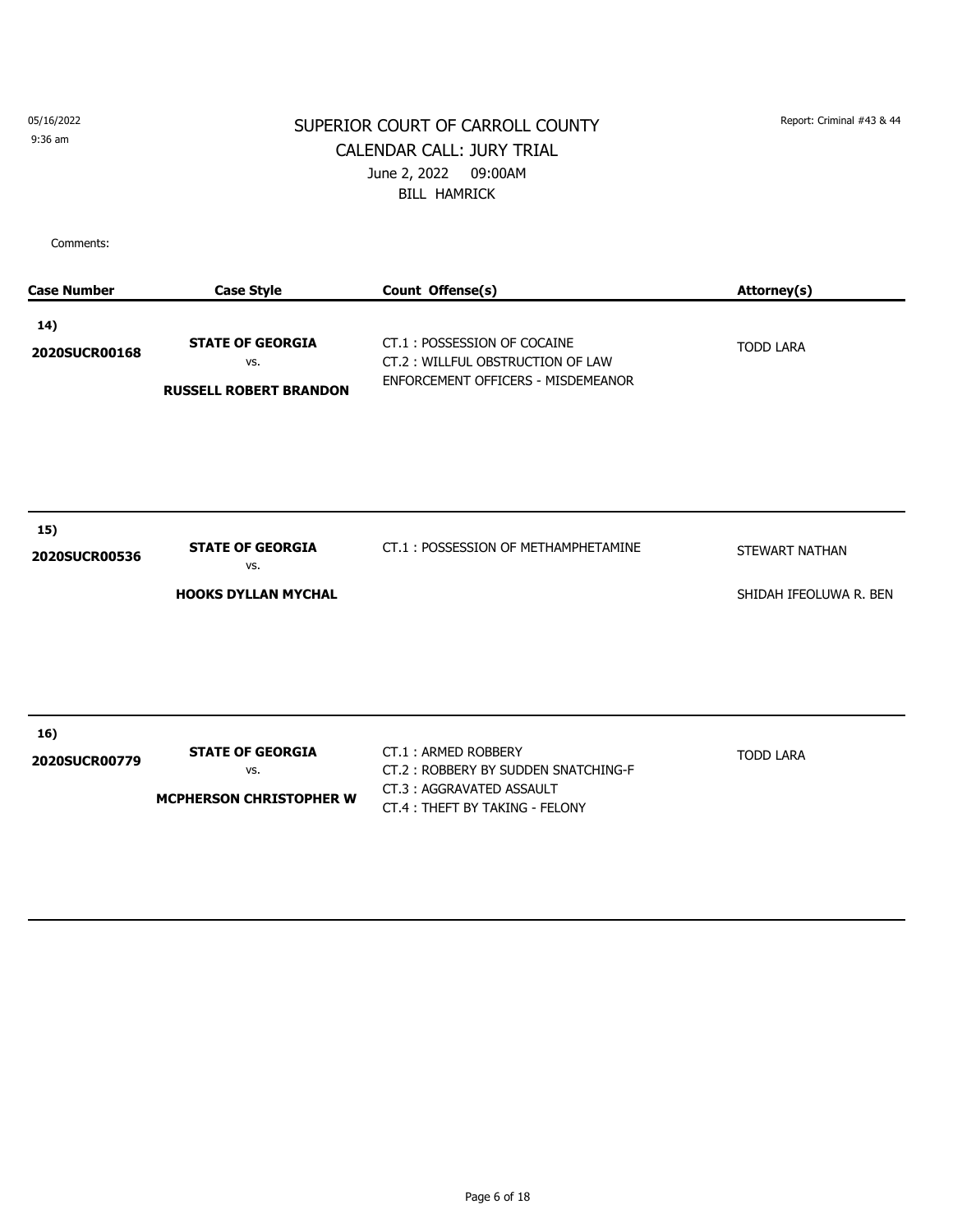9:36 am

# SUPERIOR COURT OF CARROLL COUNTY Report: Criminal #43 & 44 CALENDAR CALL: JURY TRIAL June 2, 2022 09:00AM BILL HAMRICK

| <b>Case Number</b>          | <b>Case Style</b>                                                | Count Offense(s)                                                                                                                                                                                                                                                                                                                                                                                                                                                  | Attorney(s)                                              |
|-----------------------------|------------------------------------------------------------------|-------------------------------------------------------------------------------------------------------------------------------------------------------------------------------------------------------------------------------------------------------------------------------------------------------------------------------------------------------------------------------------------------------------------------------------------------------------------|----------------------------------------------------------|
| 17)<br>2020SUCR00931        | <b>STATE OF GEORGIA</b><br>VS.<br><b>CALDWELL TYRECUS TYRELL</b> | CT.1: PURCHASE, POSSESSION, MANUFACTURE,<br>DISTRIBUTION, OR SALE OF MARIJUANA<br>CT.2: PURCHASE, POSSESSION, MANUFACTURE,<br>DISTRIBUTION, OR SALE OF MARIJUANA<br>CT.3 : POSSESSION OF FIREARM OR KNIFE DURING<br>COMMISSION OF OR ATTEMPT TO COMMIT<br><b>CERTAIN FELONIES</b><br>CT.4 : POSSESSION OF FIREARM OR KNIFE DURING<br>COMMISSION OF OR ATTEMPT TO COMMIT<br><b>CERTAIN FELONIES</b><br>CT.5 : THEFT BY RECEIVING STOLEN PROPERTY-<br><b>FELONY</b> | <b>TODD LARA</b><br><b>HOWE JOHN</b><br><b>HOWE JOHN</b> |
| 18)<br><b>2021SUCR00175</b> | <b>STATE OF GEORGIA</b><br>VS.<br><b>RUSSELL ROBERT BRANDON</b>  | CT.1: RECEIPT, POSSESSION OR TRANSFER OF<br>FIREARM BY CONVICTED FELON OR FELONY FIRST<br><b>OFFENDER</b><br>CT.2: GIVING FALSE NAME, ADDRESS, OR<br>BIRTHDATE TO LAW ENFORCEMENT OFFICER                                                                                                                                                                                                                                                                         | <b>TODD LARA</b>                                         |

| 19)<br><b>2021SUCR00195</b> | <b>STATE OF GEORGIA</b><br>vs.<br><b>HILL DAVID JERMAINE</b> | CT.1: POSSESSION OF METHAMPHETAMINE WITH<br>INTENT TO DISTRIBUTE<br>CT.2: PURCHASE, POSSESSION, MANUFACTURE,<br>DISTRIBUTION, OR SALE OF MARIJUANA<br>CT.3 : FAILURE TO STOP AT STOP SIGN | KEEGAN CHRISTOPHER<br>MEETZE MAGGIE<br>PILGRIM J.MAC C |
|-----------------------------|--------------------------------------------------------------|-------------------------------------------------------------------------------------------------------------------------------------------------------------------------------------------|--------------------------------------------------------|
|-----------------------------|--------------------------------------------------------------|-------------------------------------------------------------------------------------------------------------------------------------------------------------------------------------------|--------------------------------------------------------|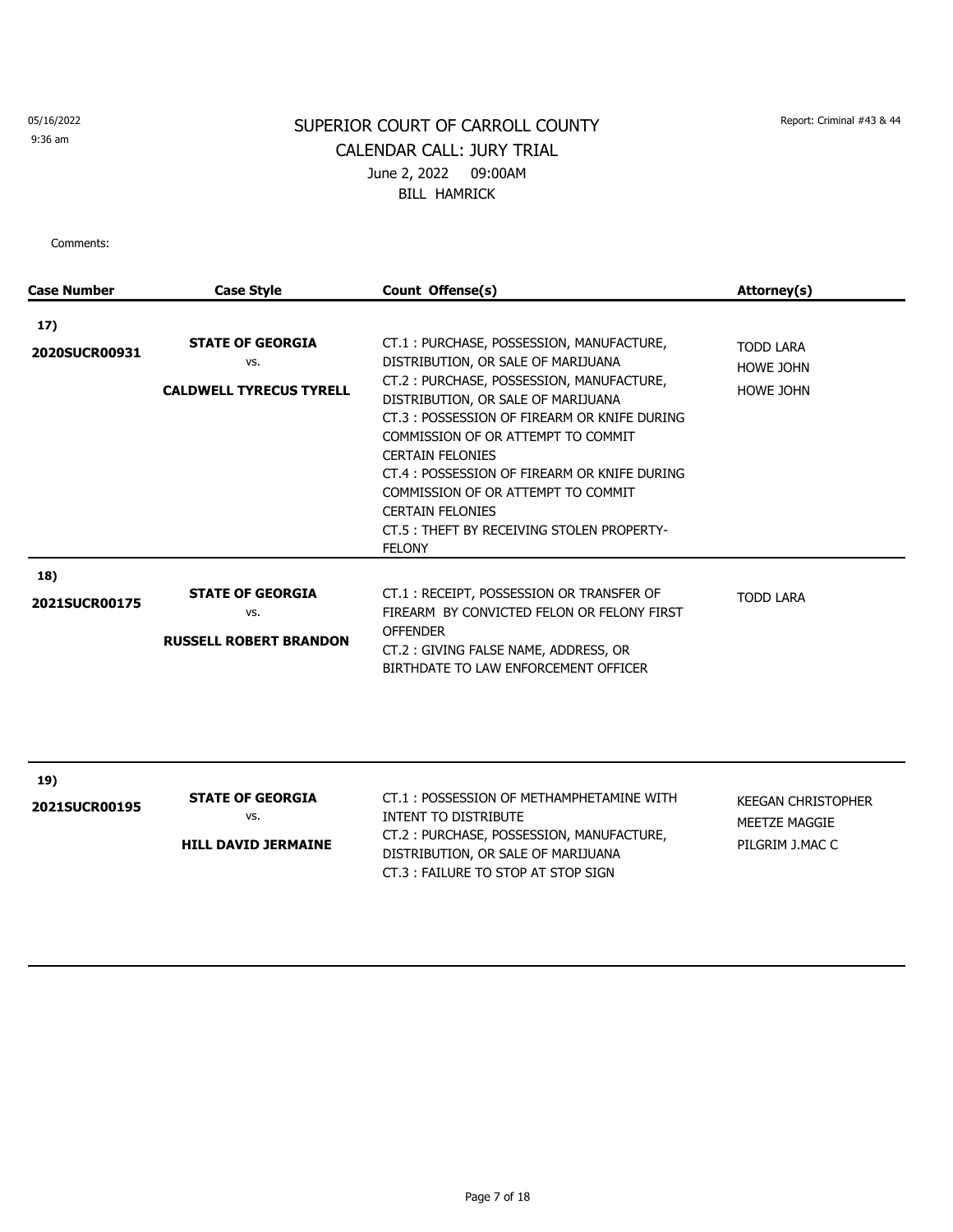9:36 am

# SUPERIOR COURT OF CARROLL COUNTY Report: Criminal #43 & 44 CALENDAR CALL: JURY TRIAL June 2, 2022 09:00AM BILL HAMRICK

| Case Number   | <b>Case Style</b>         | Count Offense(s)                         | Attorney(s)        |
|---------------|---------------------------|------------------------------------------|--------------------|
| 20)           |                           |                                          |                    |
|               | <b>STATE OF GEORGIA</b>   | CT.1: KIDNAPPING                         | <b>TODD LARA</b>   |
| 2021SUCR00221 | VS.                       | CT.2: KIDNAPPING                         |                    |
|               | <b>RUSSELL KHALIL DAI</b> | CT.3: CRUELTY TO CHILDREN 1ST DEGREE     | <b>BRAY GERALD</b> |
|               |                           | CT.4 : CRUELTY TO CHILDREN 1ST DEGREE    |                    |
|               |                           | CT.5 : CRUELTY TO CHILDREN 1ST DEGREE    |                    |
|               |                           | CT.6: CRUELTY TO CHILDREN 1ST DEGREE     |                    |
|               |                           | CT.7: AGGRAVATED ASSAULT                 |                    |
|               |                           | CT.8 : CRIMINAL DAMAGE TO PROPERTY - 2ND |                    |
|               |                           | <b>DEGREE</b>                            |                    |
|               |                           | CT.9: BATTERY                            |                    |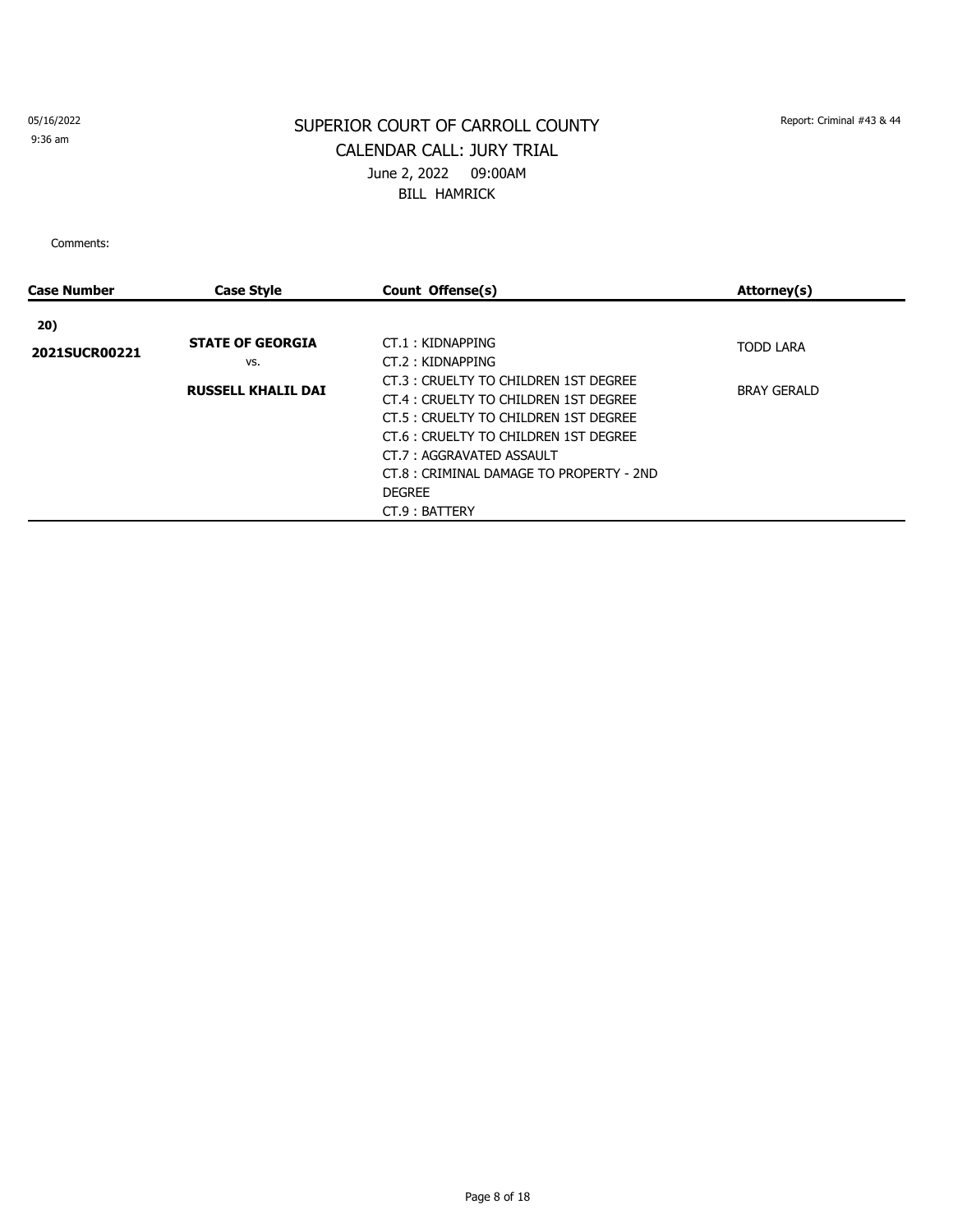9:36 am

# SUPERIOR COURT OF CARROLL COUNTY Report: Criminal #43 & 44 CALENDAR CALL: JURY TRIAL June 2, 2022 09:00AM BILL HAMRICK

| <b>Case Number</b> | <b>Case Style</b>                                       | Count Offense(s)                                                                                              | <b>Attorney(s)</b>                                  |
|--------------------|---------------------------------------------------------|---------------------------------------------------------------------------------------------------------------|-----------------------------------------------------|
| 21)                |                                                         |                                                                                                               |                                                     |
| 2021SUCR00234      | <b>STATE OF GEORGIA</b><br>VS.<br><b>BAILEY ODARIAN</b> | CT.1: MALICE MURDER<br>CT.2: FELONY MURDER<br>CT.3: AGGRAVATED ASSAULT                                        | <b>TODD LARA</b><br><b>HOWE JOHN</b><br>JONES JASON |
|                    |                                                         | CT.4 : POSSESSION OF FIREARM OR KNIFE DURING<br>COMMISSION OF OR ATTEMPT TO COMMIT<br><b>CERTAIN FELONIES</b> | <b>RAEL C SAMUEL</b>                                |
|                    | <b>STATE OF GEORGIA</b>                                 | CT.1: PARTY TO A CRIME                                                                                        |                                                     |
| 2021SUCR00234      | VS.                                                     | CT.2: PARTY TO A CRIME                                                                                        | <b>TODD LARA</b>                                    |
|                    |                                                         | CT.3: PARTY TO A CRIME                                                                                        | <b>HOWE JOHN</b>                                    |
|                    | <b>CALDWELL JADARAKIS AVUNTRAY</b>                      |                                                                                                               | STERLING MICHAEL T<br>STERLING MICHAEL              |
|                    |                                                         |                                                                                                               |                                                     |
| 2021SUCR00234      | <b>STATE OF GEORGIA</b>                                 | CT.1: MURDER                                                                                                  | <b>TODD LARA</b>                                    |
|                    | VS.                                                     | CT.1: MALICE MURDER                                                                                           | <b>HOWE JOHN</b>                                    |
|                    | <b>ALLEN CAMERON SHEMAR</b>                             | CT.1: MALICE MURDER<br>CT.2: AGGRAVATED ASSAULT                                                               | HOWE JOHN W.                                        |
|                    |                                                         | CT.2: FELONY MURDER                                                                                           | <b>HOWE JOHN</b>                                    |
|                    |                                                         | CT.2: FELONY MURDER                                                                                           |                                                     |
|                    |                                                         | CT.3: FELONY MURDER                                                                                           |                                                     |
|                    |                                                         | CT.3: AGGRAVATED ASSAULT                                                                                      |                                                     |
|                    |                                                         | CT.3: AGGRAVATED ASSAULT                                                                                      |                                                     |
|                    |                                                         | CT.4 : POSSESSION OF FIREARM OR KNIFE DURING                                                                  |                                                     |
|                    |                                                         | COMMISSION OF OR ATTEMPT TO COMMIT                                                                            |                                                     |
|                    |                                                         | <b>CERTAIN FELONIES</b>                                                                                       |                                                     |
|                    |                                                         | CT.4 : POSSESSION OF FIREARM OR KNIFE DURING                                                                  |                                                     |
|                    |                                                         | COMMISSION OF OR ATTEMPT TO COMMIT                                                                            |                                                     |
|                    |                                                         | <b>CERTAIN FELONIES</b>                                                                                       |                                                     |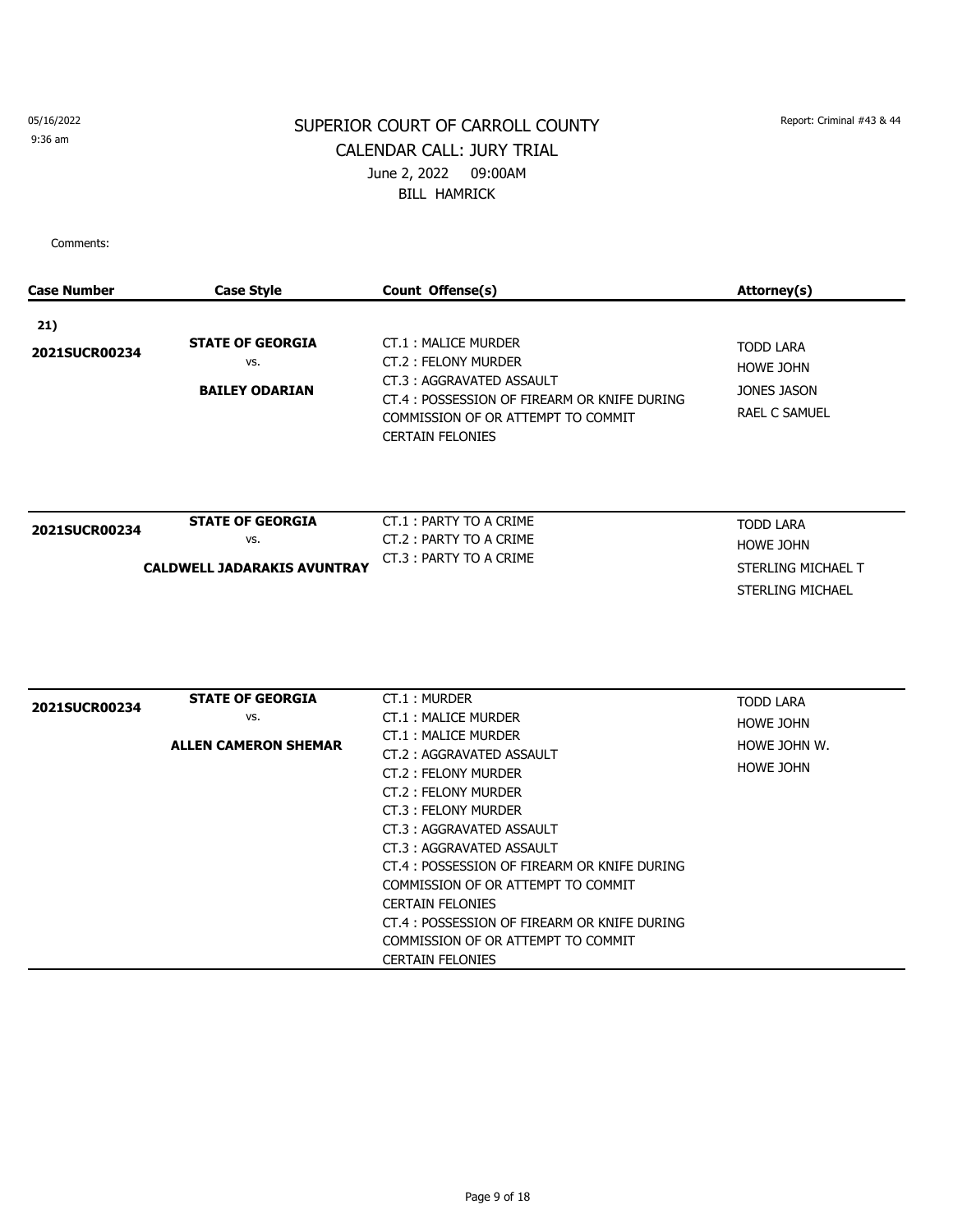9:36 am

# SUPERIOR COURT OF CARROLL COUNTY Report: Criminal #43 & 44 CALENDAR CALL: JURY TRIAL June 2, 2022 09:00AM BILL HAMRICK

| <b>Case Number</b>   | <b>Case Style</b>                                                | Count Offense(s)                                                                                                                                                                                                                                                                                                                                                                                                                                                                                               | Attorney(s)                                                  |
|----------------------|------------------------------------------------------------------|----------------------------------------------------------------------------------------------------------------------------------------------------------------------------------------------------------------------------------------------------------------------------------------------------------------------------------------------------------------------------------------------------------------------------------------------------------------------------------------------------------------|--------------------------------------------------------------|
|                      |                                                                  |                                                                                                                                                                                                                                                                                                                                                                                                                                                                                                                |                                                              |
| 22)<br>2021SUCR00246 | <b>STATE OF GEORGIA</b><br>VS.<br><b>RESSLER AMELIA MARIE</b>    | CT.1: CHILD MOLESTATION<br>CT.2: CHILD MOLESTATION<br>CT.3: CHILD MOLESTATION<br>CT.4: CHILD MOLESTATION<br>CT.5 : CHILD MOLESTATION<br>CT.6: CHILD MOLESTATION<br>CT.7: CHILD MOLESTATION<br>CT.8: CHILD MOLESTATION<br>CT.9: CHILD MOLESTATION<br>CT.10 : CHILD MOLESTATION<br>CT.11: CHILD MOLESTATION<br>CT.12: CHILD MOLESTATION<br>CT.13: CHILD MOLESTATION<br>CT.14 : CHILD MOLESTATION<br>CT.15: CHILD MOLESTATION<br>CT.16: CHILD MOLESTATION<br>CT.17: CHILD MOLESTATION<br>CT.18: CHILD MOLESTATION | <b>KEEGAN CHRIS</b><br>MEETZE MAGGIE<br><b>ALBRIGHT GLEN</b> |
|                      |                                                                  | CT.19: CHILD MOLESTATION                                                                                                                                                                                                                                                                                                                                                                                                                                                                                       |                                                              |
| 23)<br>2021SUCR00253 | <b>STATE OF GEORGIA</b><br>VS.<br><b>MORGAN MICHAEL ANTHONY</b>  | CT.1: AGGRAVATED ASSAULT<br>CT.2: FALSE IMPRISONMENT<br>CT.3: BATTERY<br>CT.4: THEFT BY TAKING - MISDEMEANOR<br>CT.5: HARASSING PHONE CALLS                                                                                                                                                                                                                                                                                                                                                                    | <b>TODD LARA</b><br>JONES JASON                              |
|                      |                                                                  | CT.6: STALKING - MISDEMEANOR                                                                                                                                                                                                                                                                                                                                                                                                                                                                                   |                                                              |
| 24)<br>2021SUCR00293 | <b>STATE OF GEORGIA</b><br>VS.<br><b>BARKER ALMETRIEO SHEROD</b> | CT.1: POSSESSION OF A SCHEDULE II<br><b>CONTROLLED SUBSTANCE</b><br>CT.2: GIVING FALSE NAME, ADDRESS, OR<br>BIRTHDATE TO LAW ENFORCEMENT OFFICER                                                                                                                                                                                                                                                                                                                                                               | PETERKIN ROBERT<br><b>BRAY GERALD</b>                        |
|                      |                                                                  |                                                                                                                                                                                                                                                                                                                                                                                                                                                                                                                |                                                              |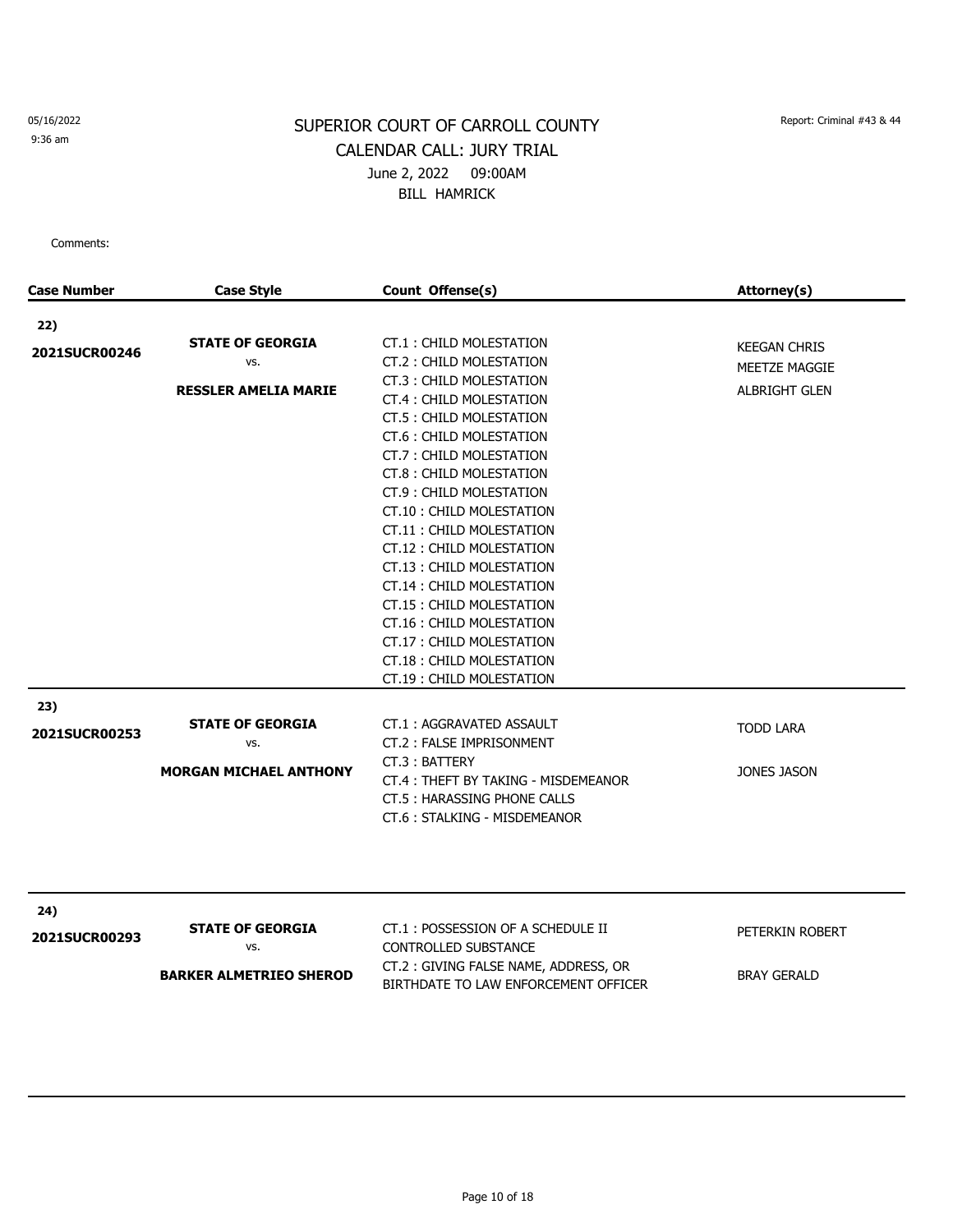9:36 am

# SUPERIOR COURT OF CARROLL COUNTY Report: Criminal #43 & 44 CALENDAR CALL: JURY TRIAL June 2, 2022 09:00AM BILL HAMRICK

| Case Number   | <b>Case Style</b>              | Count Offense(s)                                                              | Attorney(s)              |
|---------------|--------------------------------|-------------------------------------------------------------------------------|--------------------------|
| 25)           |                                |                                                                               |                          |
| 2021SUCR00371 | <b>STATE OF GEORGIA</b><br>VS. | CT.1: FLEEING OR ATTEMPTING TO ELUDE A<br>POLICE OFFICER FOR A FELONY OFFENSE | <b>TODD LARA</b>         |
|               | <b>VAUGHN SCOTTIE DEWAYNE</b>  | CT.2: THEFT BY RECEIVING STOLEN PROPERTY-<br><b>FELONY</b>                    | ABNEY ERIC               |
|               |                                | CT.4: WILLFUL OBSTRUCTION OF LAW                                              | <b>BRAY GERALD</b>       |
|               |                                | ENFORCEMENT OFFICERS - MISDEMEANOR                                            | <b>DONALDSON DARRELL</b> |
|               |                                | CT.5: RECEIPT, POSSESSION OR TRANSFER OF                                      |                          |
|               |                                | FIREARM BY CONVICTED FELON OR FELONY FIRST<br><b>OFFENDER</b>                 |                          |
|               |                                | CT.6 : RECEIPT, POSSESSION OR TRANSFER OF                                     |                          |
|               |                                | FIREARM BY CONVICTED FELON OR FELONY FIRST                                    |                          |
|               |                                | <b>OFFENDER</b>                                                               |                          |
|               |                                | CT.7: RECEIPT, POSSESSION OR TRANSFER OF                                      |                          |
|               |                                | FIREARM BY CONVICTED FELON OR FELONY FIRST                                    |                          |
|               |                                | <b>OFFENDER</b>                                                               |                          |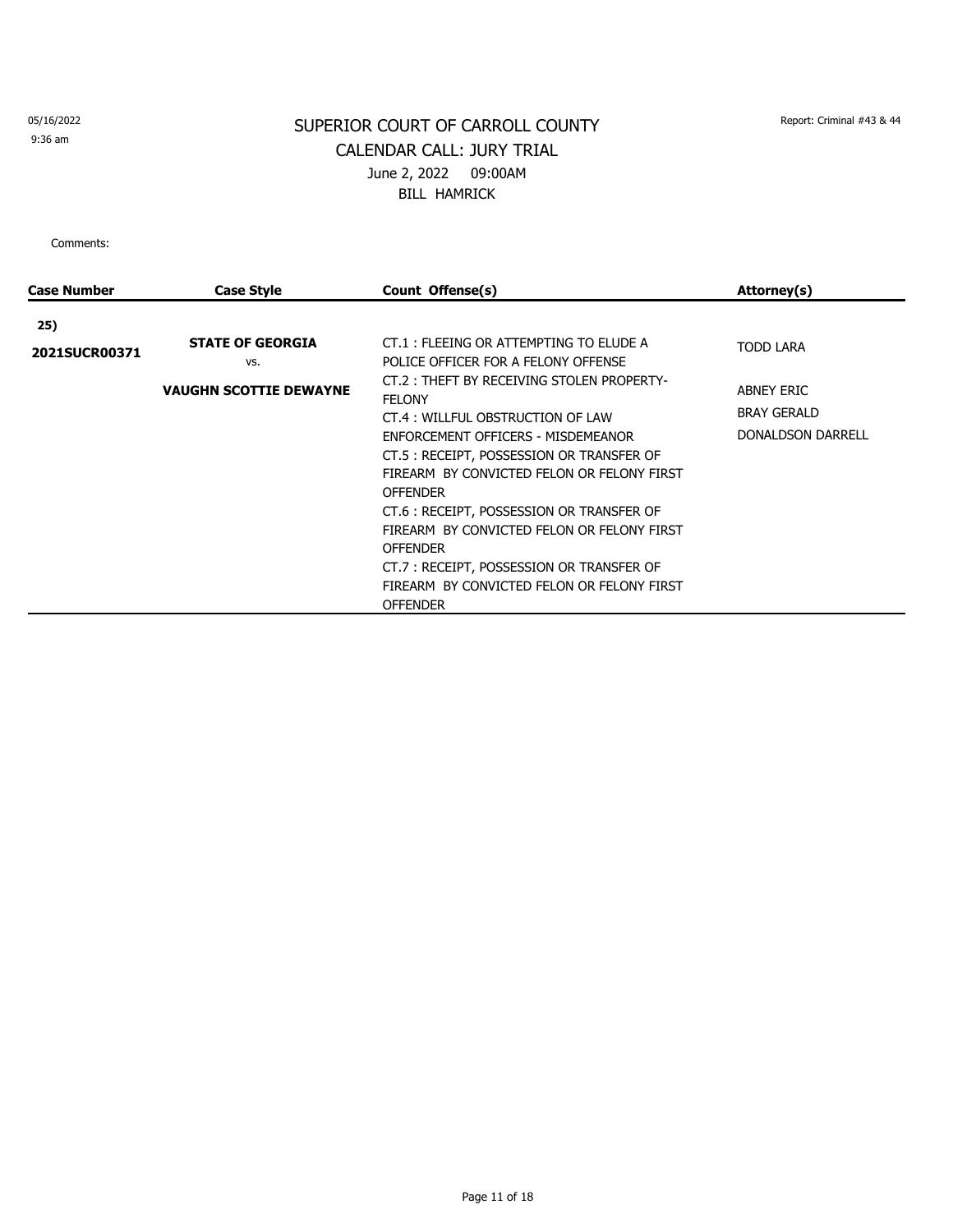9:36 am

# SUPERIOR COURT OF CARROLL COUNTY Report: Criminal #43 & 44 CALENDAR CALL: JURY TRIAL June 2, 2022 09:00AM BILL HAMRICK

| <b>Case Number</b>          | <b>Case Style</b>                                                | Count Offense(s)                                                                                                                                                                                                                                                                                                                                                                                                                                          | Attorney(s)                           |
|-----------------------------|------------------------------------------------------------------|-----------------------------------------------------------------------------------------------------------------------------------------------------------------------------------------------------------------------------------------------------------------------------------------------------------------------------------------------------------------------------------------------------------------------------------------------------------|---------------------------------------|
|                             |                                                                  |                                                                                                                                                                                                                                                                                                                                                                                                                                                           |                                       |
| 26)<br><b>2021SUCR00405</b> | <b>STATE OF GEORGIA</b><br>VS.<br><b>BARKER ALMETRIEO SHEROD</b> | CT.1: AGGRAVATED ASSAULT<br>CT.2: AGGRAVATED ASSAULT<br>CT.3: AGGRAVATED ASSAULT<br>CT.4: AGGRAVATED ASSAULT<br>CT.5: AGGRAVATED ASSAULT<br>CT.6: AGGRAVATED ASSAULT<br>CT.7: POSSESSION OF FIREARM OR KNIFE DURING<br>COMMISSION OF OR ATTEMPT TO COMMIT<br><b>CERTAIN FELONIES</b><br>CT.8 : POSSESSION OF FIREARM OR KNIFE DURING<br>COMMISSION OF OR ATTEMPT TO COMMIT                                                                                | PETERKIN ROBERT<br><b>BRAY GERALD</b> |
|                             |                                                                  | <b>CERTAIN FELONIES</b><br>CT.9 : POSSESSION OF FIREARM OR KNIFE DURING<br>COMMISSION OF OR ATTEMPT TO COMMIT<br><b>CERTAIN FELONIES</b><br>CT.10: POSSESSION OF FIREARM OR KNIFE<br>DURING COMMISSION OF OR ATTEMPT TO<br><b>COMMIT CERTAIN FELONIES</b><br>CT.11: POSSESSION OF FIREARM OR KNIFE<br>DURING COMMISSION OF OR ATTEMPT TO<br><b>COMMIT CERTAIN FELONIES</b><br>CT.12: POSSESSION OF FIREARM OR KNIFE<br>DURING COMMISSION OF OR ATTEMPT TO |                                       |
|                             |                                                                  | <b>COMMIT CERTAIN FELONIES</b><br>CT.13: RECEIPT, POSSESSION OR TRANSFER OF<br>FIREARM BY CONVICTED FELON OR FELONY FIRST<br><b>OFFENDER</b>                                                                                                                                                                                                                                                                                                              |                                       |
| 27)                         | <b>STATE OF GEORGIA</b>                                          | CT.1: POSSESSION OF METHAMPHETAMINE WITH                                                                                                                                                                                                                                                                                                                                                                                                                  |                                       |
| <b>2021SUCR00412</b>        | VS.                                                              | <b>INTENT TO DISTRIBUTE</b>                                                                                                                                                                                                                                                                                                                                                                                                                               | <b>KEEGAN CHRIS</b>                   |
|                             | <b>YOUNG JIMMY ELLIS</b>                                         | CT.2: POSSESSION OF ILLEGAL WEAPON<br>CT.3: RECEIPT, POSSESSION OR TRANSFER OF<br>FIREARM BY CONVICTED FELON OR FELONY FIRST<br><b>OFFENDER</b>                                                                                                                                                                                                                                                                                                           | <b>HERRICK KEVIN</b>                  |
|                             |                                                                  |                                                                                                                                                                                                                                                                                                                                                                                                                                                           |                                       |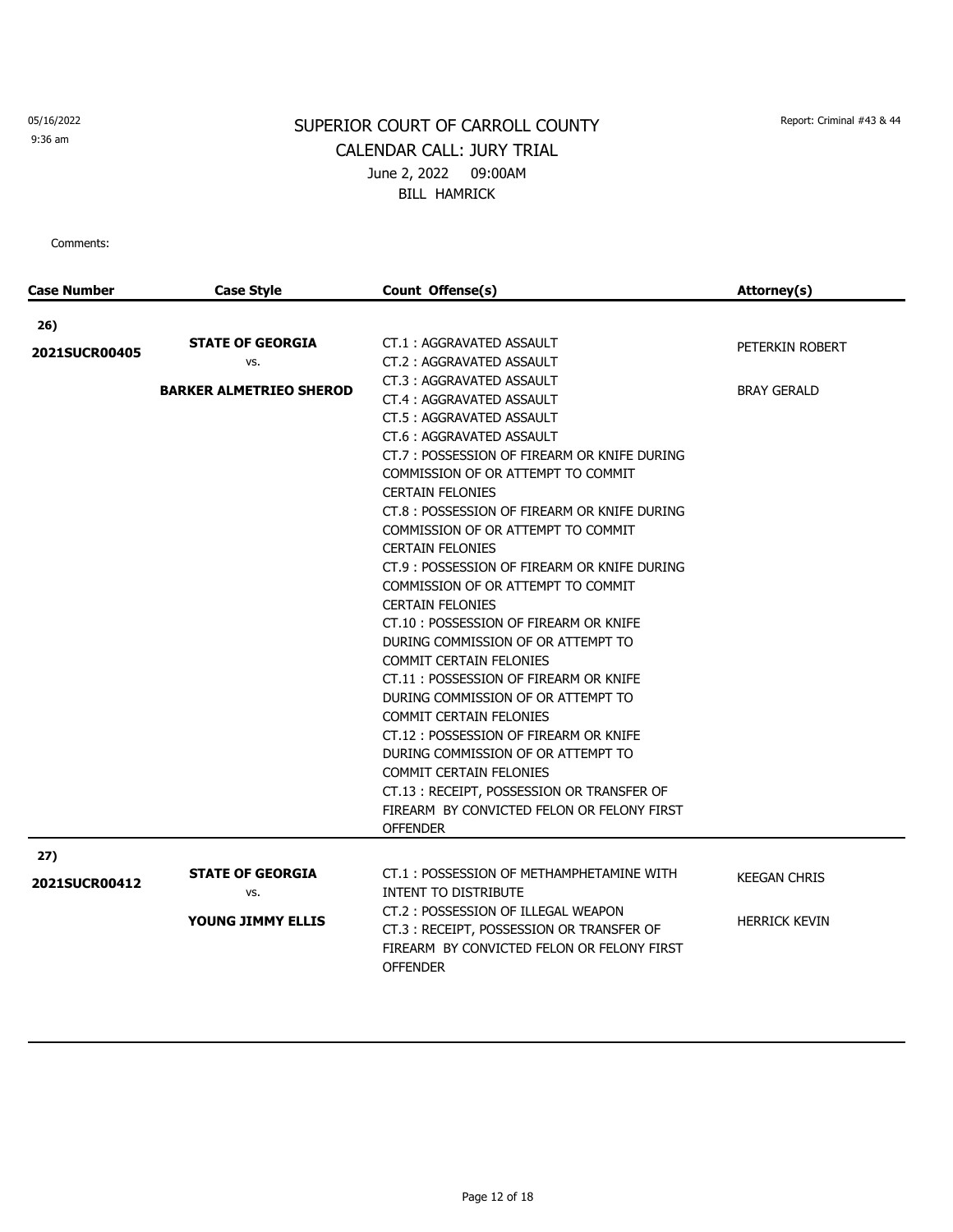9:36 am

#### SUPERIOR COURT OF CARROLL COUNTY Report: Criminal #43 & 44 CALENDAR CALL: JURY TRIAL June 2, 2022 09:00AM BILL HAMRICK

| Case Number                 | <b>Case Style</b>                                             | Count Offense(s)                                                                                     | Attorney(s)                      |
|-----------------------------|---------------------------------------------------------------|------------------------------------------------------------------------------------------------------|----------------------------------|
| 28)<br><b>2021SUCR00455</b> | <b>STATE OF GEORGIA</b><br>VS.<br><b>ALLEN CAMERON SHEMAR</b> | CT.5 : ENTERING AUTOMOBILE OR OTHER MOTOR<br>VEHICLE WITH INTENT TO COMMIT THEFT OR<br><b>FELONY</b> | <b>TODD LARA</b><br>HOWE JOHN W. |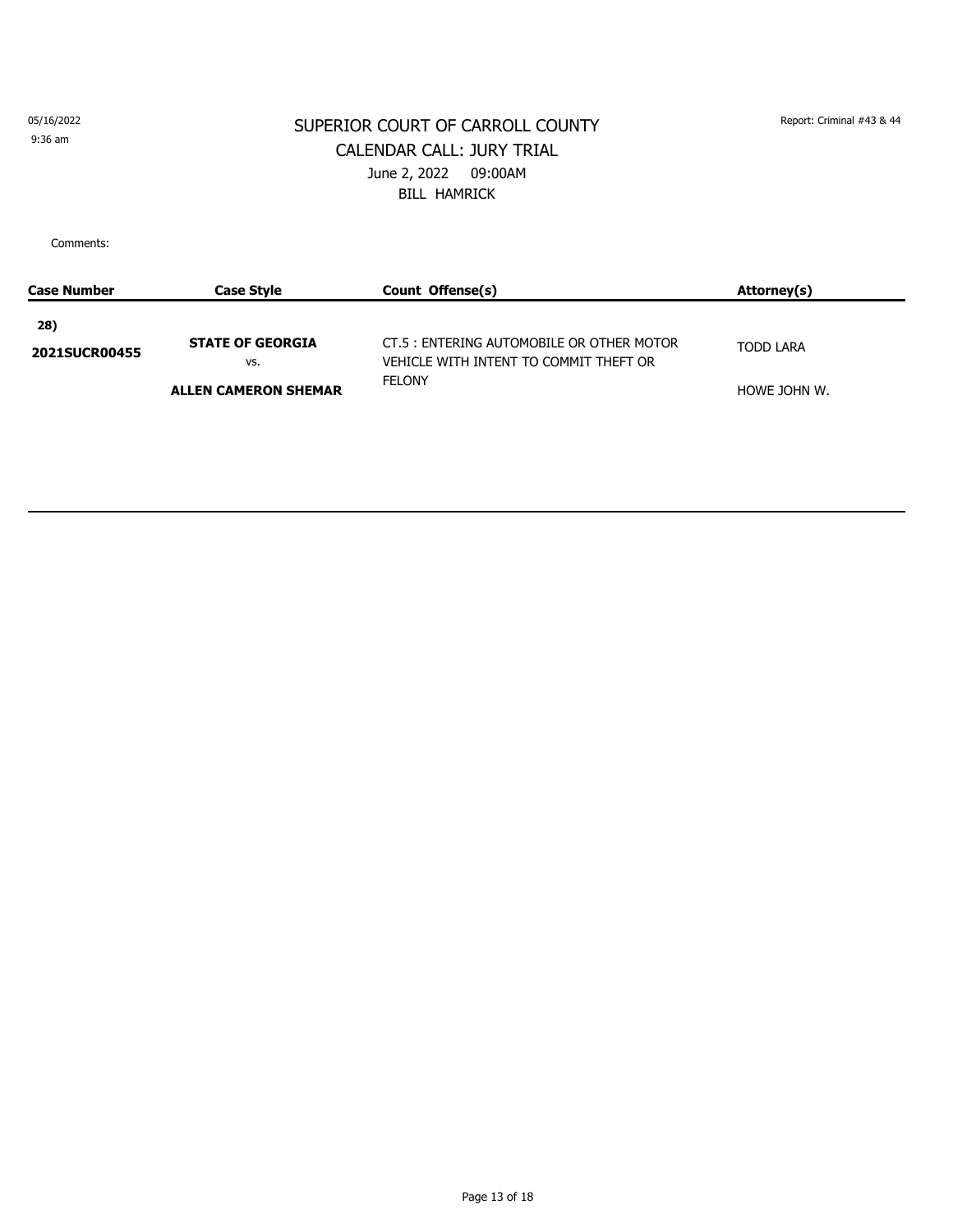9:36 am

# SUPERIOR COURT OF CARROLL COUNTY Report: Criminal #43 & 44 CALENDAR CALL: JURY TRIAL June 2, 2022 09:00AM BILL HAMRICK

| <b>Case Number</b>          | Case Style                                               | Count Offense(s)                                                                                                                                                                                                                                                                                                                                                                                                                                                                                                                                                                                                                                                                                                                                                                                                                                                                                                                                                                                                                                                                                                                                                                                                            | Attorney(s)                                                                               |
|-----------------------------|----------------------------------------------------------|-----------------------------------------------------------------------------------------------------------------------------------------------------------------------------------------------------------------------------------------------------------------------------------------------------------------------------------------------------------------------------------------------------------------------------------------------------------------------------------------------------------------------------------------------------------------------------------------------------------------------------------------------------------------------------------------------------------------------------------------------------------------------------------------------------------------------------------------------------------------------------------------------------------------------------------------------------------------------------------------------------------------------------------------------------------------------------------------------------------------------------------------------------------------------------------------------------------------------------|-------------------------------------------------------------------------------------------|
|                             |                                                          |                                                                                                                                                                                                                                                                                                                                                                                                                                                                                                                                                                                                                                                                                                                                                                                                                                                                                                                                                                                                                                                                                                                                                                                                                             |                                                                                           |
| 29)<br><b>2021SUCR00692</b> | <b>STATE OF GEORGIA</b><br>VS.<br><b>SHELTON AARON J</b> | CT.1: FLEEING OR ATTEMPTING TO ELUDE A<br>POLICE OFFICER FOR A FELONY OFFENSE<br>CT.2: AGGRAVATED ASSAULT AGAINST LAW<br>ENFORCEMENT OFFICER WHEN ENGAGED ON<br>OFFICIAL DUTY<br>CT.3: FLEEING OR ATTEMPTING TO ELUDE A<br>POLICE OFFICER FOR A FELONY OFFENSE<br>CT.4: AGGRAVATED ASSAULT AGAINST LAW<br>ENFORCEMENT OFFICER WHEN ENGAGED ON<br>OFFICIAL DUTY<br>CT.5 : FLEEING OR ATTEMPTING TO ELUDE A<br>POLICE OFFICER FOR A FELONY OFFENSE<br>CT.6: AGGRAVATED ASSAULT AGAINST LAW<br>ENFORCEMENT OFFICER WHEN ENGAGED ON<br>OFFICIAL DUTY<br>CT.7: AGGRAVATED BATTERY<br>CT.8: AGGRAVATED ASSAULT AGAINST LAW<br>ENFORCEMENT OFFICER WHEN ENGAGED ON<br>OFFICIAL DUTY<br>CT.9: AGGRAVATED BATTERY<br>CT.10: AGGRAVATED ASSAULT AGAINST LAW<br>ENFORCEMENT OFFICER WHEN ENGAGED ON<br>OFFICIAL DUTY<br>CT.11: AGGRAVATED ASSAULT AGAINST LAW<br>ENFORCEMENT OFFICER WHEN ENGAGED ON<br>OFFICIAL DUTY<br>CT.12: AGGRAVATED BATTERY<br>CT.13 : USE OF FIREARM BY CONVICTED FELON<br>DURING COMMISSION OF A CRIME<br>CT.14 : USE OF FIREARM BY CONVICTED FELON<br>DURING COMMISSION OF A CRIME<br>CT.15 : USE OF FIREARM BY CONVICTED FELON<br>DURING COMMISSION OF A CRIME<br>CT.16: RECEIPT, POSSESSION OR TRANSFER OF | BENDINGER C. JEPHSON<br><b>BENDINGER C.</b><br><b>BRAY GERALD</b><br><b>COOKE VALERIE</b> |
|                             |                                                          | FIREARM BY CONVICTED FELON OR FELONY FIRST<br><b>OFFENDER</b>                                                                                                                                                                                                                                                                                                                                                                                                                                                                                                                                                                                                                                                                                                                                                                                                                                                                                                                                                                                                                                                                                                                                                               |                                                                                           |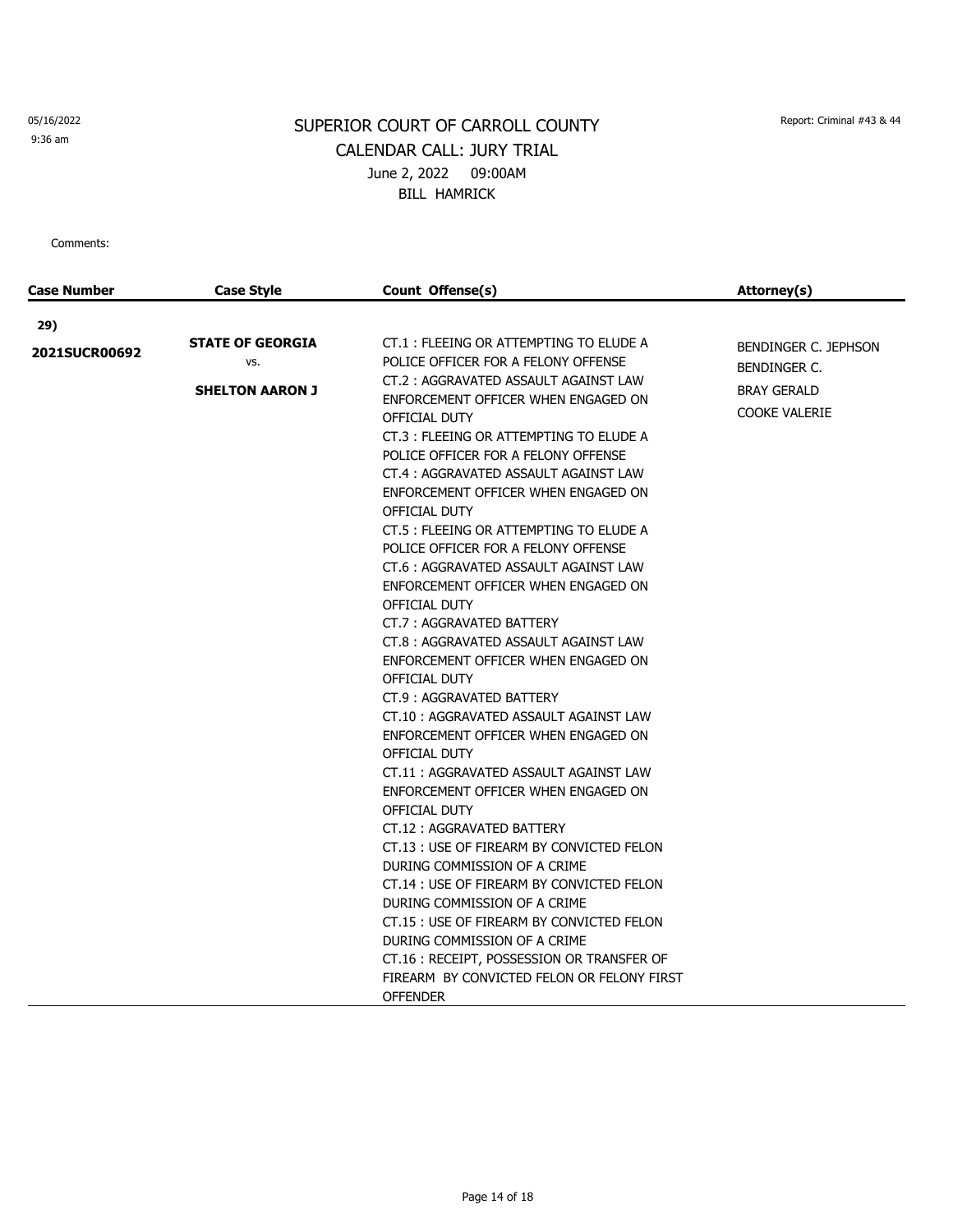9:36 am

# SUPERIOR COURT OF CARROLL COUNTY Report: Criminal #43 & 44 CALENDAR CALL: JURY TRIAL June 2, 2022 09:00AM BILL HAMRICK

| <b>Case Style</b>                                          | Count Offense(s)                                                                                                                                                                                                                                                                                                                                                                                                                                   | Attorney(s)                              |
|------------------------------------------------------------|----------------------------------------------------------------------------------------------------------------------------------------------------------------------------------------------------------------------------------------------------------------------------------------------------------------------------------------------------------------------------------------------------------------------------------------------------|------------------------------------------|
|                                                            |                                                                                                                                                                                                                                                                                                                                                                                                                                                    |                                          |
| <b>STATE OF GEORGIA</b><br>VS.<br><b>JONES JUSTIN ALAN</b> | CT.1: KIDNAPPING<br>CT.2: AGGRAVATED ASSAULT<br>CT.3: TERRORISTIC THREATS AND ACTS<br>CT.4: BATTERY<br>CT.5 : POSSESSION OF FIREARM OR KNIFE DURING<br>COMMISSION OF OR ATTEMPT TO COMMIT<br><b>CERTAIN FELONIES</b><br>CT.6 : POSSESSION OF FIREARM OR KNIFE DURING<br>COMMISSION OF OR ATTEMPT TO COMMIT<br><b>CERTAIN FELONIES</b><br>CT.7: RECEIPT, POSSESSION OR TRANSFER OF<br>FIREARM BY CONVICTED FELON OR FELONY FIRST<br><b>OFFENDER</b> | <b>TODD LARA</b><br><b>BROWN CAWANNA</b> |
| <b>STATE OF GEORGIA</b><br>VS.                             | CT.1: THEFT BY RECEIVING STOLEN PROPERTY -<br><b>MISDEMEANOR</b>                                                                                                                                                                                                                                                                                                                                                                                   | <b>HERRICK KEVIN</b>                     |
|                                                            |                                                                                                                                                                                                                                                                                                                                                                                                                                                    | <b>TOLBERT ROBERT CHRISTOPHER</b>        |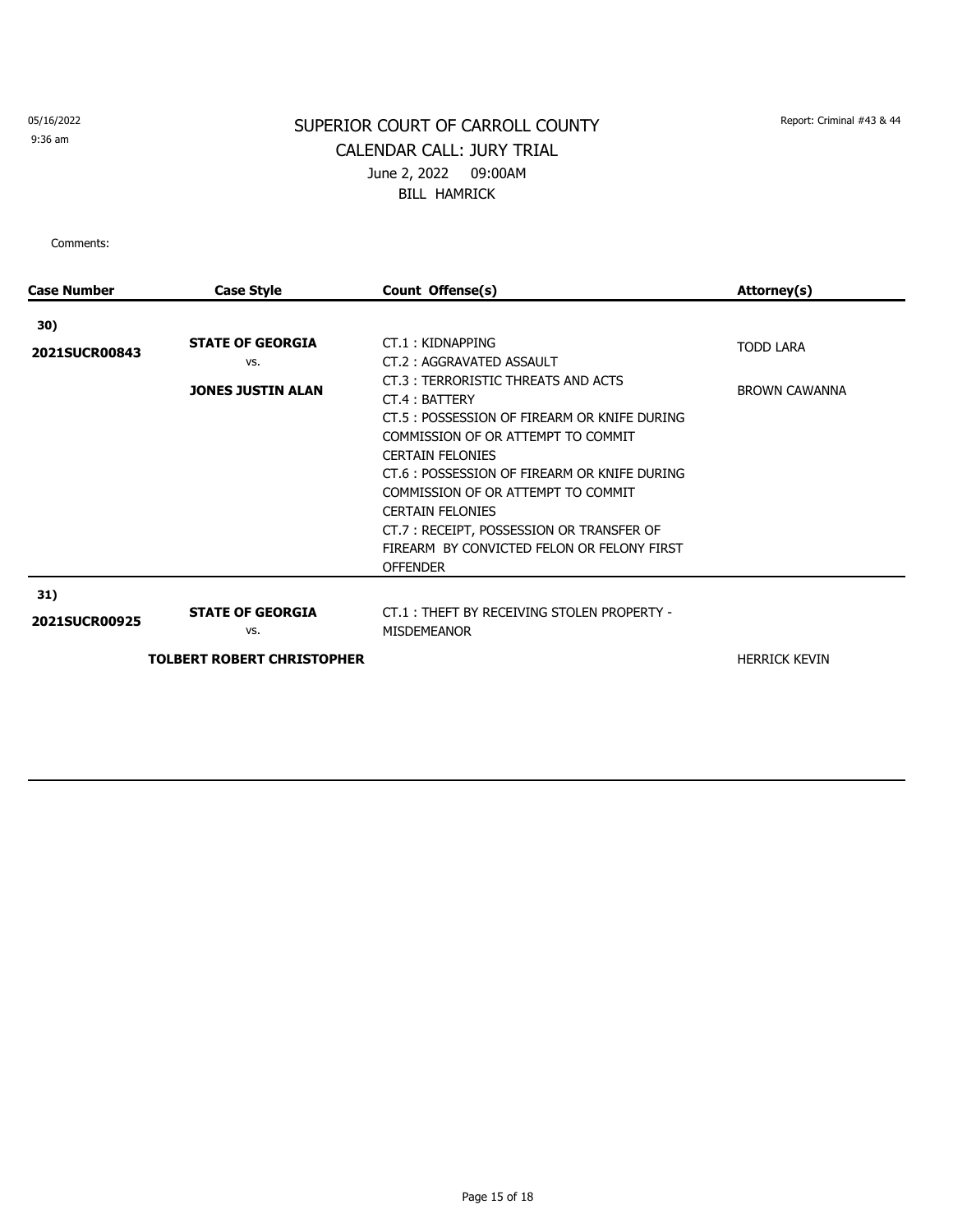9:36 am

# SUPERIOR COURT OF CARROLL COUNTY Report: Criminal #43 & 44 CALENDAR CALL: JURY TRIAL June 2, 2022 09:00AM BILL HAMRICK

| <b>Case Number</b>   | <b>Case Style</b>                                                   | Count Offense(s)                                                                                                                                                                                                                                                                                                                                                                                                                                                                                                                                                                                                                                                                                                                                                                                                                                                                                       | Attorney(s)                              |
|----------------------|---------------------------------------------------------------------|--------------------------------------------------------------------------------------------------------------------------------------------------------------------------------------------------------------------------------------------------------------------------------------------------------------------------------------------------------------------------------------------------------------------------------------------------------------------------------------------------------------------------------------------------------------------------------------------------------------------------------------------------------------------------------------------------------------------------------------------------------------------------------------------------------------------------------------------------------------------------------------------------------|------------------------------------------|
| 32)                  |                                                                     |                                                                                                                                                                                                                                                                                                                                                                                                                                                                                                                                                                                                                                                                                                                                                                                                                                                                                                        |                                          |
| 2021SUCR00929        | <b>STATE OF GEORGIA</b><br>VS.<br><b>TOLBERT ROBERT CHRISTOPHER</b> | CT.1: CRIMINAL ATTEMPT TO COMMIT A FELONY<br>CT.2: AGGRAVATED ASSAULT-FAMILY VIOLENCE<br>CT.3: AGGRAVATED ASSAULT-FAMILY VIOLENCE<br>CT.4: AGGRAVATED ASSAULT-FAMILY VIOLENCE<br>CT.5 : HOME INVASION 1ST DEGREE<br>CT.6 : BURGLARY - 1ST DEGREE (FELONY)<br>CT.7: ARMED ROBBERY<br>CT.8: BATTERY FAMILY VIOLENCE (1ST OFFENSE)<br><b>MISDEMEANOR</b><br>CT.9: POSSESSION OF FIREARM OR KNIFE DURING<br>COMMISSION OF OR ATTEMPT TO COMMIT<br><b>CERTAIN FELONIES</b><br>CT.10: RECEIPT, POSSESSION OR TRANSFER OF<br>FIREARM BY CONVICTED FELON OR FELONY FIRST<br><b>OFFENDER</b><br>CT.11: AGGRAVATED ASSAULT FAMILY VIOLENCE<br>CT.12: AGGRAVATED ASSAULT<br>CT.13: AGGRAVATED ASSAULT<br>CT.14: POSSESSION OF FIREARM OR KNIFE<br>DURING COMMISSION OF OR ATTEMPT TO<br><b>COMMIT CERTAIN FELONIES</b><br>CT.15: RECEIPT, POSSESSION OR TRANSFER OF<br>FIREARM BY CONVICTED FELON OR FELONY FIRST | <b>KEEGAN CHRIS</b>                      |
|                      |                                                                     | <b>OFFENDER</b>                                                                                                                                                                                                                                                                                                                                                                                                                                                                                                                                                                                                                                                                                                                                                                                                                                                                                        |                                          |
| 33)<br>2021SUCR00931 | <b>STATE OF GEORGIA</b><br>VS.<br><b>NOOJIN TONY RICHARD</b>        | CT.1: FALSE IMPRISONMENT<br>CT.2: AGGRAVATED BATTERY<br>CT.3: CRUELTY TO CHILDREN 3RD DEGREE<br>CT.4: CRUELTY TO CHILDREN 3RD DEGREE                                                                                                                                                                                                                                                                                                                                                                                                                                                                                                                                                                                                                                                                                                                                                                   | <b>TODD LARA</b><br><b>HERRICK KEVIN</b> |
|                      |                                                                     |                                                                                                                                                                                                                                                                                                                                                                                                                                                                                                                                                                                                                                                                                                                                                                                                                                                                                                        |                                          |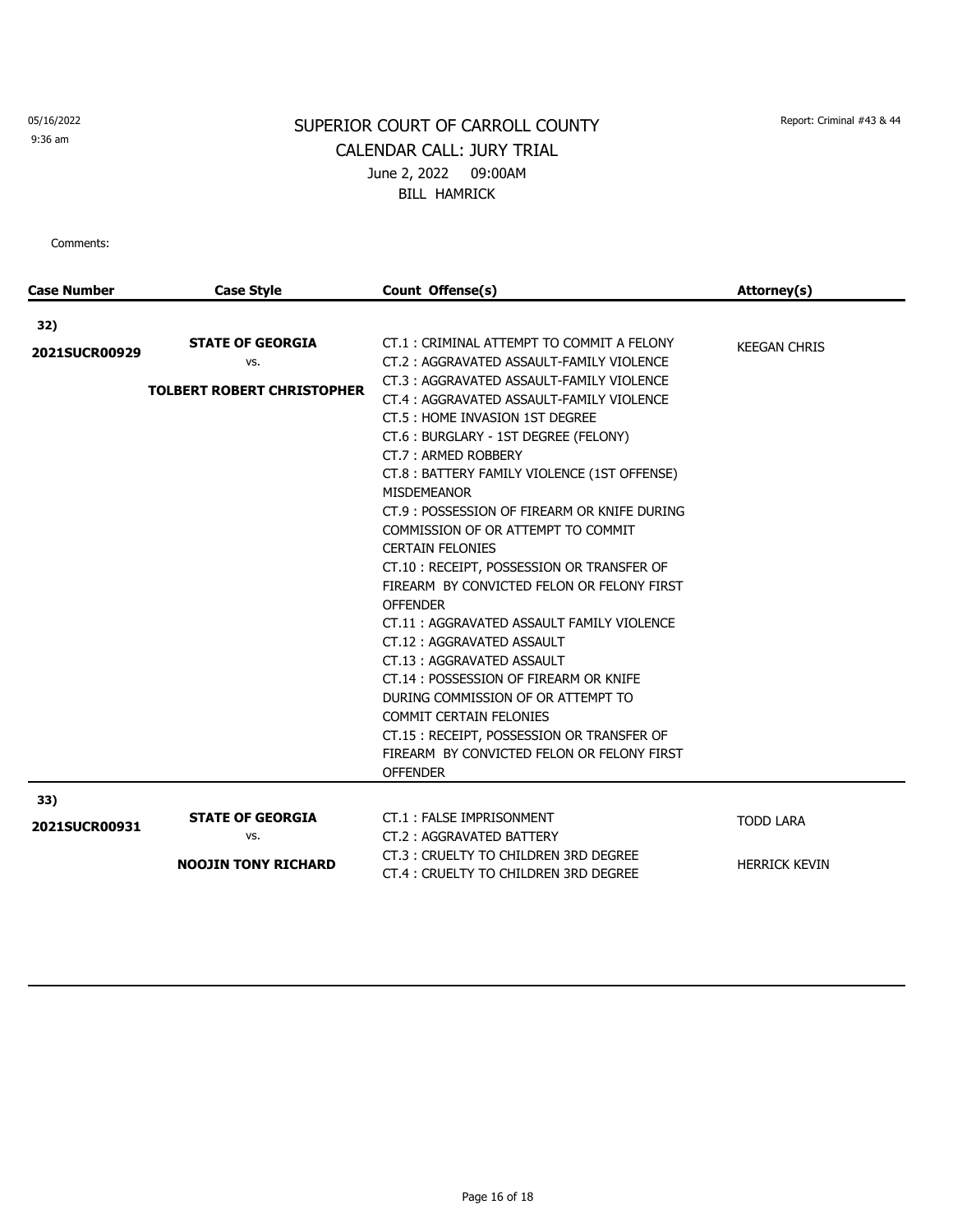9:36 am

# SUPERIOR COURT OF CARROLL COUNTY Report: Criminal #43 & 44 CALENDAR CALL: JURY TRIAL June 2, 2022 09:00AM BILL HAMRICK

| <b>Case Number</b>   | <b>Case Style</b>                                                 | Count Offense(s)                                                                                                                                                                                                                                                                                                                         | Attorney(s)                              |
|----------------------|-------------------------------------------------------------------|------------------------------------------------------------------------------------------------------------------------------------------------------------------------------------------------------------------------------------------------------------------------------------------------------------------------------------------|------------------------------------------|
| 34)<br>2022SUCR00009 | <b>STATE OF GEORGIA</b><br>VS.<br><b>MOORE QUINTAVIOUS LADREW</b> | CT.1: AGGRAVATED ASSAULT<br>CT.2: AGGRAVATED ASSAULT<br>CT.3: AGGRAVATED ASSAULT<br>CT.4: AGGRAVATED ASSAULT<br>CT.5: AGGRAVATED ASSAULT                                                                                                                                                                                                 | MCDONALD CALEY<br>DAVIS MONTE            |
| 2022SUCR00009        | <b>STATE OF GEORGIA</b><br>VS.<br><b>DANIEL LADARRIOUS MONTEZ</b> | CT.1: AGGRAVATED ASSAULT<br>CT.2: AGGRAVATED ASSAULT<br>CT.3: AGGRAVATED ASSAULT<br>CT.4: AGGRAVATED ASSAULT<br>CT.5: AGGRAVATED ASSAULT                                                                                                                                                                                                 | MCDONALD CALEY                           |
| 35)<br>2022SUCR00039 | <b>STATE OF GEORGIA</b><br>VS.<br><b>NOOJIN TONY RICHARD</b>      | CT.1: AGGRAVATED STALKING                                                                                                                                                                                                                                                                                                                | <b>TODD LARA</b><br><b>HERRICK KEVIN</b> |
| 36)<br>2019SUWA00362 | <b>STATE OF GEORGIA</b><br>VS.<br><b>MOORE QUINTAVIOUS LADREW</b> | CT.1: FLEEING OR ATTEMPTING TO ELUDE A<br>POLICE OFFICER FOR A FELONY OFFENSE<br>CT.2: PURCHASE, POSSESSION, MANUFACTURE,<br>DISTRIBUTION, OR SALE OF MARIJUANA<br>CT.3 : POSSESSION OF FIREARM OR KNIFE DURING<br>COMMISSION OF OR ATTEMPT TO COMMIT<br><b>CERTAIN FELONIES</b><br>CT.4: REPLICATION OF GEORGIA TAG (TEMP. OR<br>PERM.) |                                          |